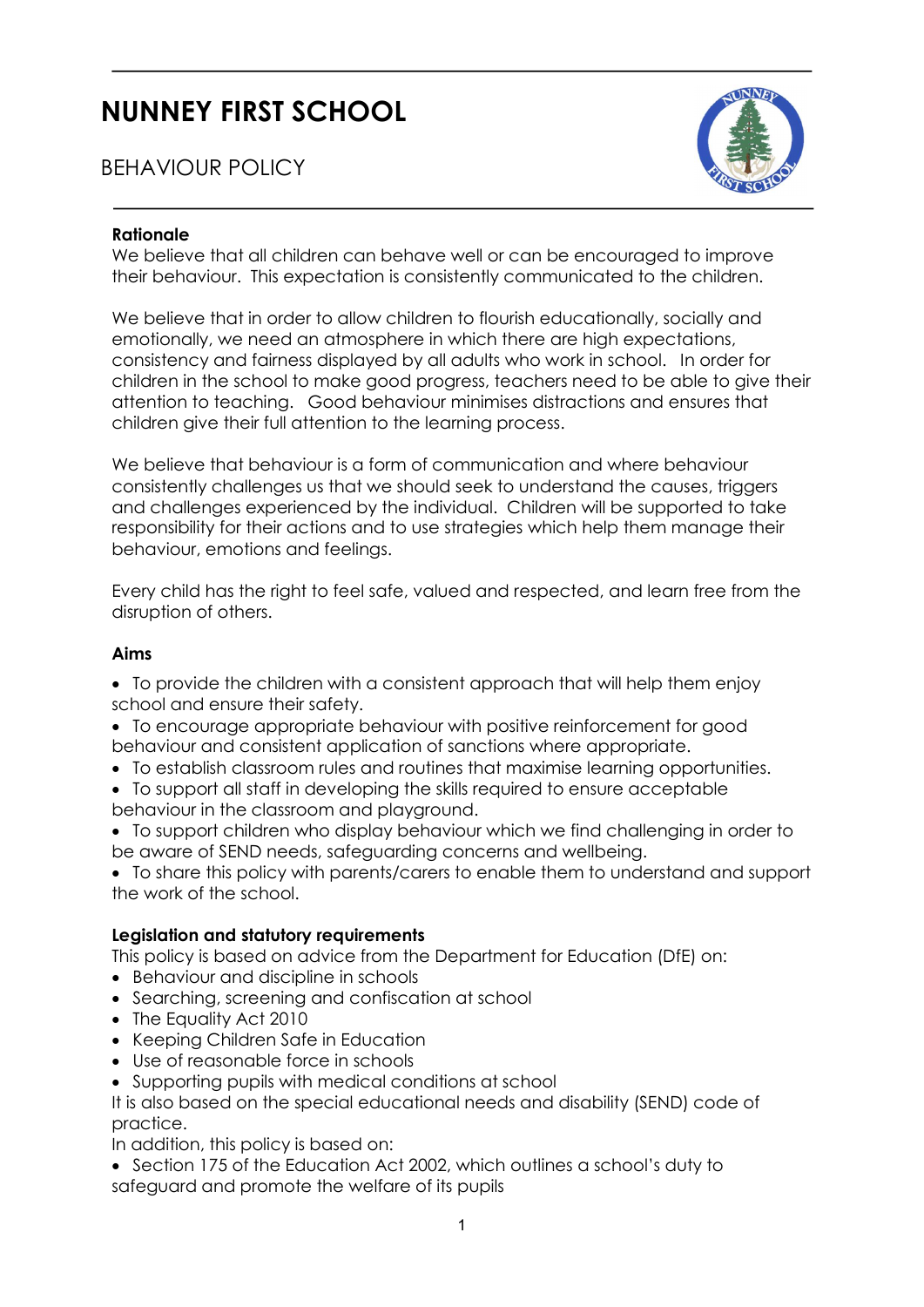• Sections 88-94 of the Education and Inspections Act 2006, which require schools to regulate pupils' behaviour and publish a behaviour policy and written statement of behaviour principles, and give schools the authority to confiscate pupils' property

 DfE guidance explaining that maintained schools must publish their behaviour policy online

• Schedule 1 of the Education (Independent School Standards) Regulations 2014; paragraph 7 outlines a school's duty to safeguard and promote the welfare of children, paragraph 9 requires the school to have a written behaviour policy and paragraph 10 requires the school to have an anti-bullying strategy

 DfE guidance explaining that academies should publish their behaviour policy and anti-bullying strategy online

This policy complies with our funding agreement and articles of association.

# THRIVE

The school values are embedded across the school and used in the language we use to praise children. These form our expectations for our children and the core of our education offer. These are prominently displayed and children are recognised for progress and excellence in these areas.

Togetherness – working together in all that we do Happiness – finding joy and staying healthy Respect – kindness and care for each other and our world Independence – learning skills for the future Variety – exciting lessons which help us to understand our world Excellence – our best, always, everywhere

# Classroom Strategies

# Rules and Sanctions

Each class has its own set of rules that sit alongside the Golden Rules. After discussion with the children, the rules are prominently displayed in the classroom and regularly referred to. Nunney First School aims to employ a variety of classroom strategies to enable children to feel safe, secure and ready to learn. Our approach is underpinned by positive relationships, helping children to build their self-esteem and self-worth.

# Creating a positive environment

Teaching and support staff are responsible for setting the tone and context for positive behaviour in the classroom. They will:

- Create and maintain a stimulating environment that encourages pupils to be engaged
- Develop a positive relationship with pupils
- Greet pupils in the morning/at the start of lessons
- Establish and rehearse clear routines, teaching signals and refreshing regularly
- Communicate expectations of behaviour in ways other than verbally
- Highlight and promote good behaviour
- Have a plan for dealing with low-level disruption
- Use positive reinforcement, encouragement and affirmative language
- Communicate kindness
- Establish clear roles and boundaries
- Combine assertiveness with warmth
- Communicate, reinforce, correct and sustain expectations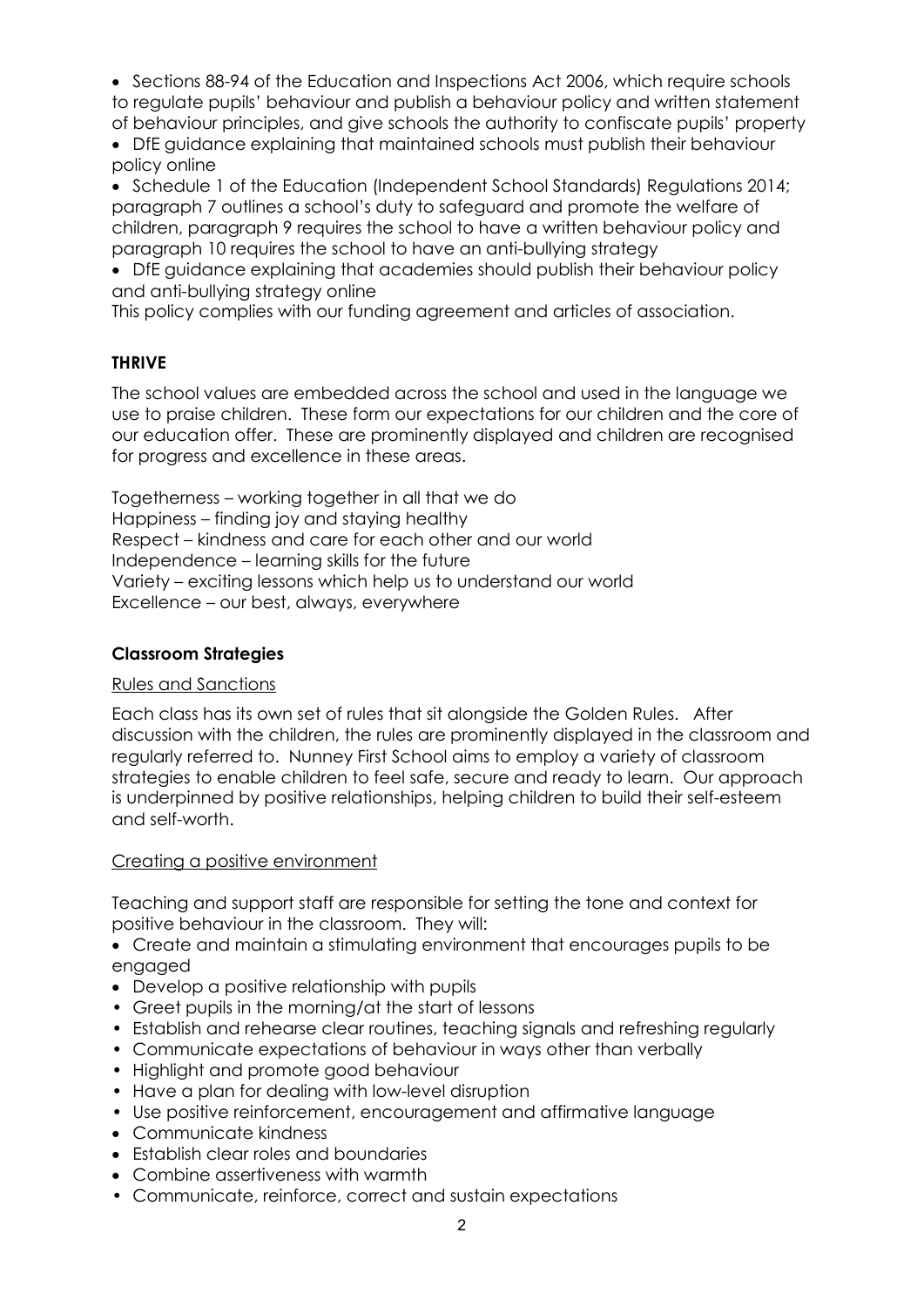- Plan appropriate adult support to help children to access work
- De-escalate through fair approaches i.e. differentiated choices
- Conclude the day positively and starting the next day afresh

We recognise that some children are not always able to fit within our whole school behaviour expectations, either through their experiences or needs. We empathise when children are feeling overwhelmed and strive to ensure that they do not feel stressed or shamed. For those children requiring calm, we provide:

- The opportunity to learn in a quieter space
- Now and next timetables built around interactions with key adults
- Visual timetables
- Social stories
- Additional adults
- Adapted learning expectations
- Interest led interventions
- Individual timetables

#### Rewarding Good Behaviour

Positive reinforcement for expected behaviour is by far the best way to promote excellent behaviour in Nunney First School. Carefully considered verbal recognition of a behaviour or task helps to motivate our desired whole school behaviour expectations and support the building of teacher / pupil relationships. Good behaviour is praised and rewarded in the following ways:

All staff use verbal praise which is targeted and specific.

• Staff also give rewards such as 'dojos' from software the School uses called Class Dojo, or stickers. ClassDojo points are awarded for specific areas and parents can instantly see the praise which has been received. See appendix for examples.

 Parents/carers may be contacted via ClassDojo or a phone call to share achievements. This may include sharing photographs of work or achievements.

 Teachers display wonderful work to celebrate children's achievement and model pride in learning.

 Opportunities to share achievements with people outside of the class i.e. a subject leader, the headteacher or in an assembly.

 Each Friday, class teachers select up to 4 children per year group who have stood out over the week for their positive behaviour and attitudes to learning; these children are awarded certificates in the Friday Celebration Assembly.

 Occasionally, children work together towards a whole class target to achieve a child chosen reward i.e. wearing your slippers to school, a film of choice.

 Each Friday, children are also recognised for their achievements towards one of the school's values: Togetherness, Happiness, Respect, Independence, Variety and Excellence. Up to 2 children per class are chosen to receive a certificate and praise in assembly.

 Throughout the week, children who have gone above and beyond in their behaviour, attitude to learning or support for others, are awarded with a star. At the end of the week, children with stars are invited to reward time with the headteacher, their star is placed in the celebration book and their names are read out in assembly.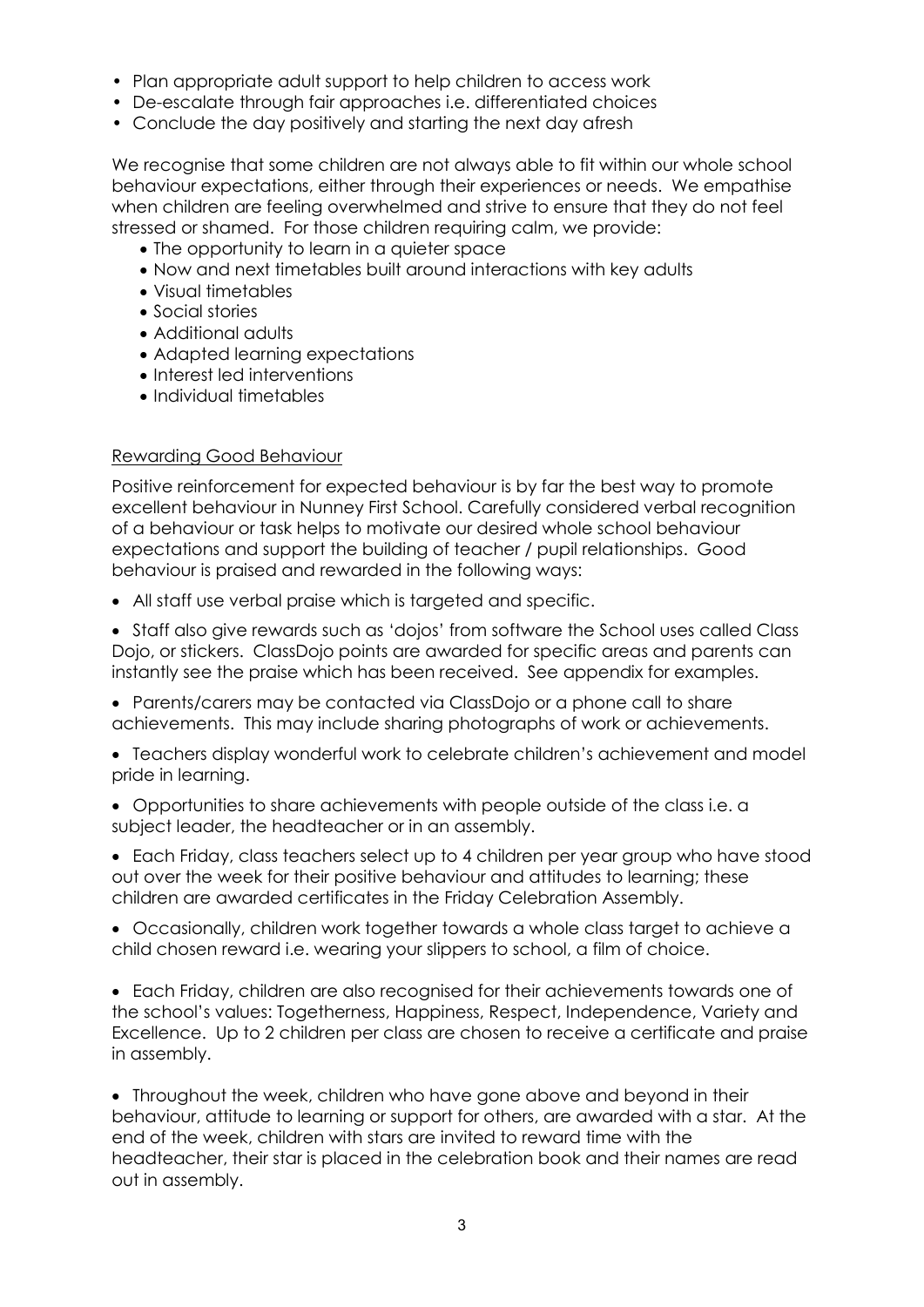The school also engages in national and international activities, rewarding children with certificates.

# Playground Strategies

The THRIVE values are displayed on the playground and regularly referred to. High standards of behaviour are expected on the playground. A member of the teaching team works with the Lunchtime Supervisory Assistants (LTSAs) to ensure consistent expectations for behaviour in the classroom and outside at play.

# Dealing With Unacceptable Behaviour

The school recognises its legal duty under the Equality Act 2010 to prevent pupils with a protected characteristic from being at a disadvantage. Consequently, our approach to behaviour may be differentiated to cater to the needs of the pupil. We recognise that for our most vulnerable children there may be circumstances which make them sensitive to situations and that we need to have a shared knowledge of that child so that we can coach them through their most challenging times.

The school's special educational needs co-ordinator will evaluate a pupil who exhibits behaviour which challenges to determine whether they have any underlying needs that are not currently being met. Where necessary, support and advice will also be sought from specialist teachers, an educational psychologist, medical practitioners and/or others, to identify or support specific needs. When acute needs are identified in a pupil, we will liaise with external agencies and plan support programmes for that child. We will work with parents to create the plan and review it on a regular basis.

We recognise that children will learn more from consequences than they will from punishment and that we must connect with a child before we try to correct their behaviours. We endeavour to meet the need behind a behaviour before employing strategies to manage challenges. We use logical consequences, related to the behaviour which is to be discouraged, find ways to teach better behaviour and consider a child's needs and stage of development. Consequences are fair and consistent, maintaining respect between adult and child and are followed with opportunities to rebuild relationships.

# Step 1

The child is given a verbal warning. Inappropriate aspects of their behaviour are discussed with them so that they are aware of the changes they need to make. Reminders are provided and verbal praise is given as appropriate changes are made. Take up time is considered for the child. They are advised what the next sanction will be if the inappropriate behaviour continues.

# Step 2

The child is moved to a designated area for some time to reflect on the inappropriate aspects of their behaviour. An adult will talk with the child about how they might have done things differently to achieve better outcomes for all. Inappropriate aspects of their behaviour are discussed with them so that they are aware of the changes they need to make. They are advised what the next sanction will be if the inappropriate behaviour continues. If the poor behaviour or attitude is demonstrated on the playground, the child is asked to stand by the teacher / Lunchtime Supervisor for five minutes or sit at the 'time out bench' for five minutes.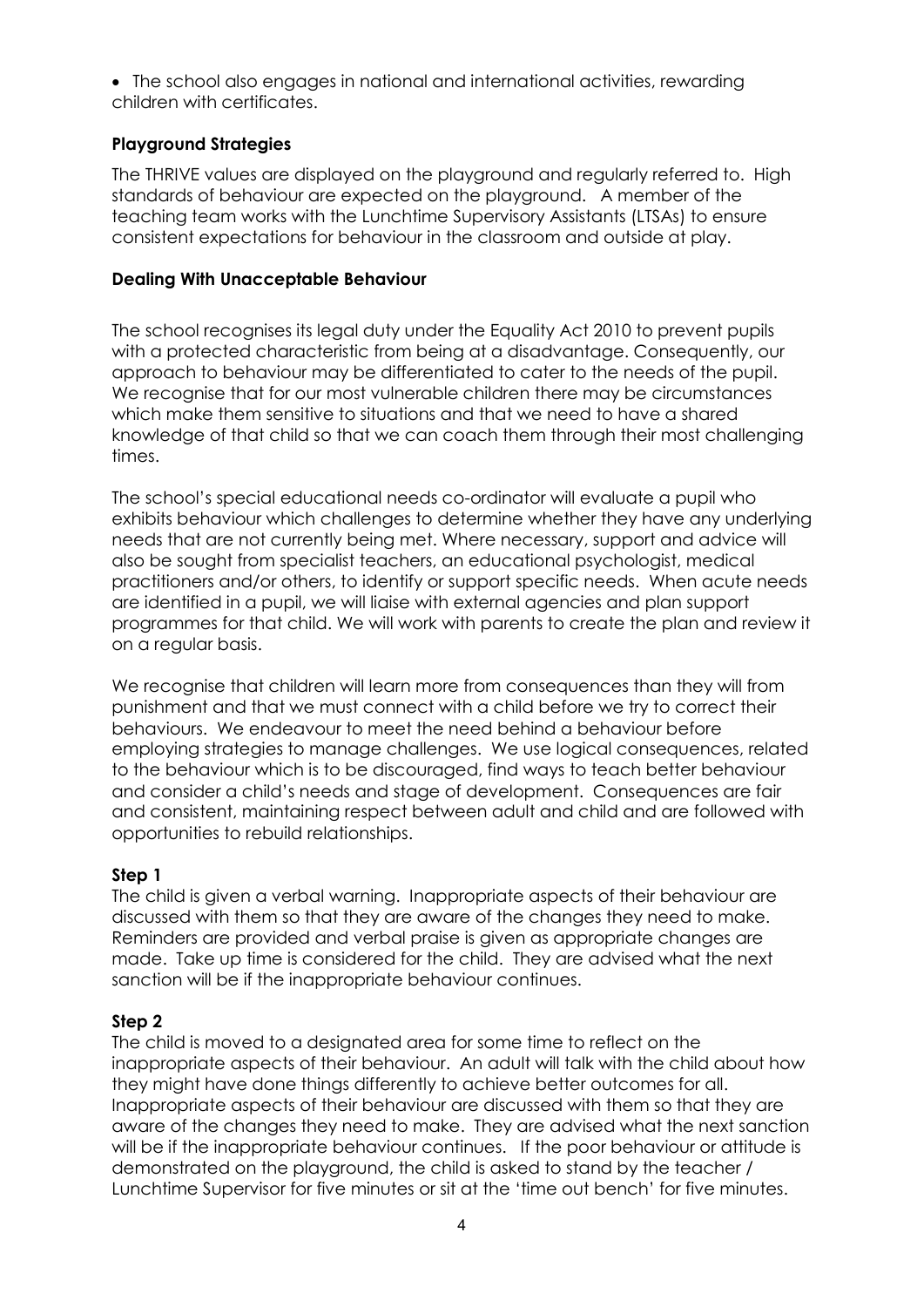They will be supported to understand why they have been asked to take a break from play. If the inappropriate behaviour takes place when the class teacher is not present, it is reported to them at the earliest opportunity.

A child may have an agreed consequence as part of their behaviour plan. Any sanction needs to be followed up with restoration of the relationship with their key adult at some point that day. The child is reminded of the fact that they are very close to being sent to the Headteacher or Lead teacher.

#### Step 3

The child is given a 'needs improvement dojo' and the staff member explains to the child why it has been necessary to give this. Parents / carers will receive notification of this dojo and a message will be sent to explain the reason for this sanction. We expect families to support their child to reflect on this outside of school. Inappropriate aspects of their behaviour are discussed with them so that they are aware of the changes they need to make. They are advised what the next sanction will be if the inappropriate behaviour continues.

#### Step 4

The child is moved to another classroom for some time to reflect on the inappropriate aspects of their behaviour. Inappropriate aspects of their behaviour are discussed with them so that they are aware of the changes they need to make. They are advised what the next sanction will be if the inappropriate behaviour continues.

#### Step 5

The child is sent to the Headteacher or Lead teacher who discusses the behaviour with the child and parent / carer and agrees the action that will be taken. Incidents of swearing, deliberate damage to property, stone throwing or verbal abuse / physical injury towards another adult or child immediately go to Step 5, bypassing all other sanctions.

If more than one Step 4 incident occurs in a school week, a meeting is set up with the child, parents, class teacher and SENCO to agree appropriate targets for improvement. A Behaviour for Learning Report Card system may be used to enable behaviour to be monitored at short intervals during the day. At the end of an agreed timeframe the child, class teacher, SENCO and parents / carers will meet to review the child's behaviour and agree next steps. This review meeting will also be used to identify whether a child progresses onto a Behaviour for Learning Plan.

Please see Appendix for our child friendly version of school sanctions

# **Confiscation**

Any prohibited items found in pupils' possession will be confiscated. These items will not be returned to pupils. We will also confiscate any item which is harmful or detrimental to school discipline. These items will be returned to pupils after discussion with senior leaders and parents, if appropriate.

Searching and screening pupils is conducted in line with the DfE's latest guidance on searching, screening and confiscation.

# Bullying

The school has an Anti-Bullying Policy, which is available from the school website or on request from the school office.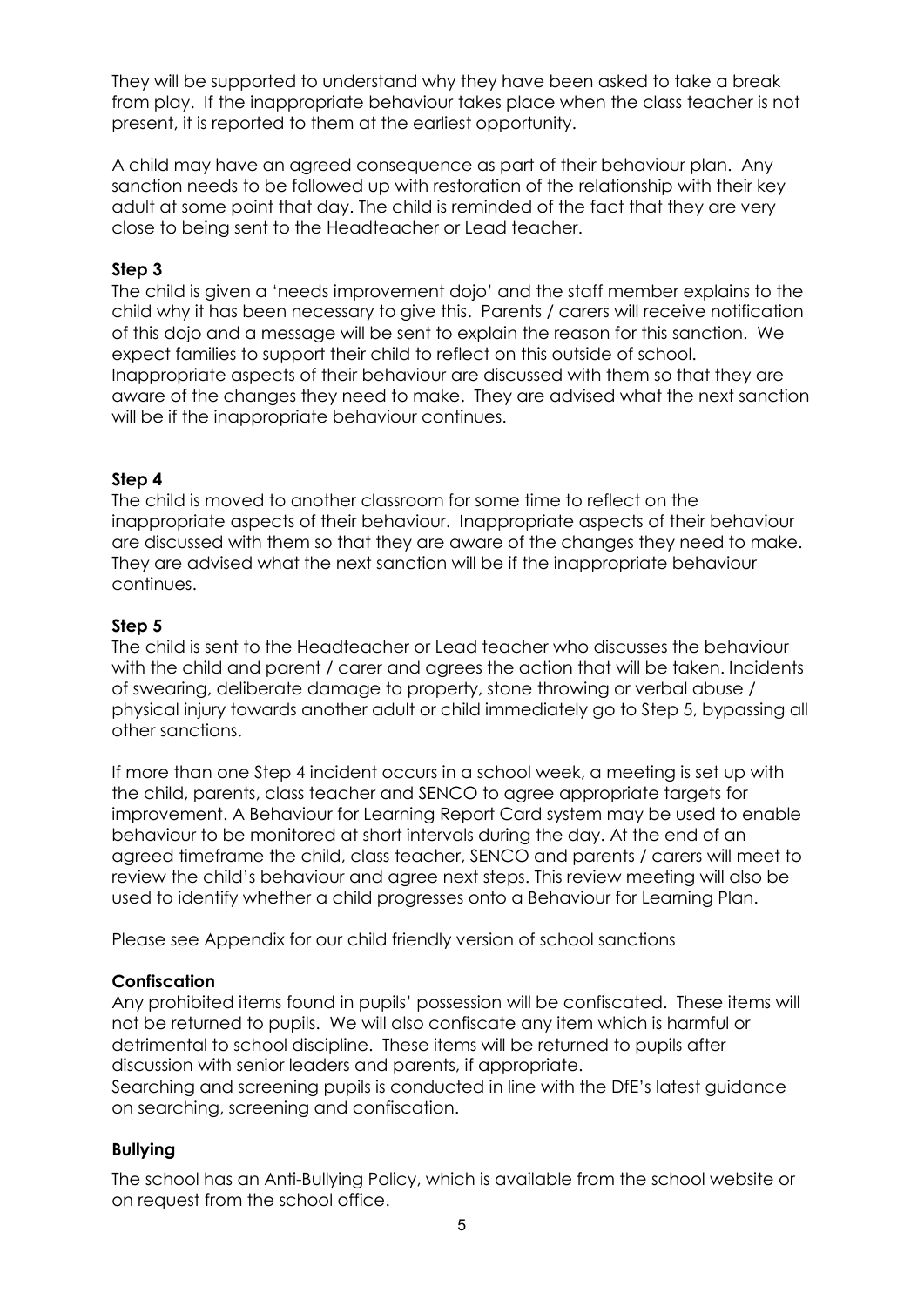# Zero-tolerance approach to sexual harassment and sexual violence

The school will ensure that all incidents of sexual harassment and/or violence are met with a suitable response, and never ignored.

Pupils are encouraged to report anything that makes them uncomfortable, no matter how 'small' they feel it might be.

The school's response will be:

- Proportionate Considered
- 
- Supportive
- Decided on a case-by-case basis

Any instances of sexual harassment and sexual violence will be referred to the DSL, who will follow our safeguarding policy with regards reporting incidents. All children involved will be supported to understand the seriousness of the incident and may need access to specialist support. Children who have been the instigators of sexual harassment and sexual violence will be referred for further support due to the serious nature of these incidents, particularly in the age group at Nunney First School.

The school has procedures in place to respond to any allegations or concerns regarding a child's safety or wellbeing. These include clear processes for:

Responding to a report

Carrying out risk assessments, where appropriate, to help determine whether

to:

- Manage the incident internally
- Refer to early help
- Refer to children's social care
- Report to the police

Please refer to our child protection and safeguarding policy for more information.

# Use Of Reasonable Force

Wherever possible, de-escalation strategies will be used to prevent the use of reasonable force.

Adults working in the group will attempt to persuade a dysregulated child to leave the classroom to walk to a nearby safe space already pre-decided in order for the child to calm. If the child becomes more disruptive and a danger to others, all children will be evacuated from the teaching area and taken by the HLTA/TA allocated to the group/bubble, to the indoor or outdoor space allocated to the group/bubble. The teacher will stay to address needs relating to the child with the dysregulated behaviour. The teacher will call on the Headteacher as required.

If dysregulated, children will be allowed to leave the classroom and encouraged to walk to a nearby safe space already pre-decided in order for the child to calm. The child will be tracked at a distance, by a supporting adult.

Any child who may exhibit behaviours which place them or others in danger will have their own risk assessment. In partnership with the child's parents and input from agencies involved in supporting the child, consideration will be given to whether the child should be on site whilst stringent infection control measures need to be in place.

In line with advice in the DfE publication 'Use of reasonable force': Advice for headteachers, staff and governing bodies (2013), if de-escalation strategies have failed or the circumstances do not allow for de-escalation, staff at Nunney First School can use reasonable force to prevent pupils from hurting themselves or others,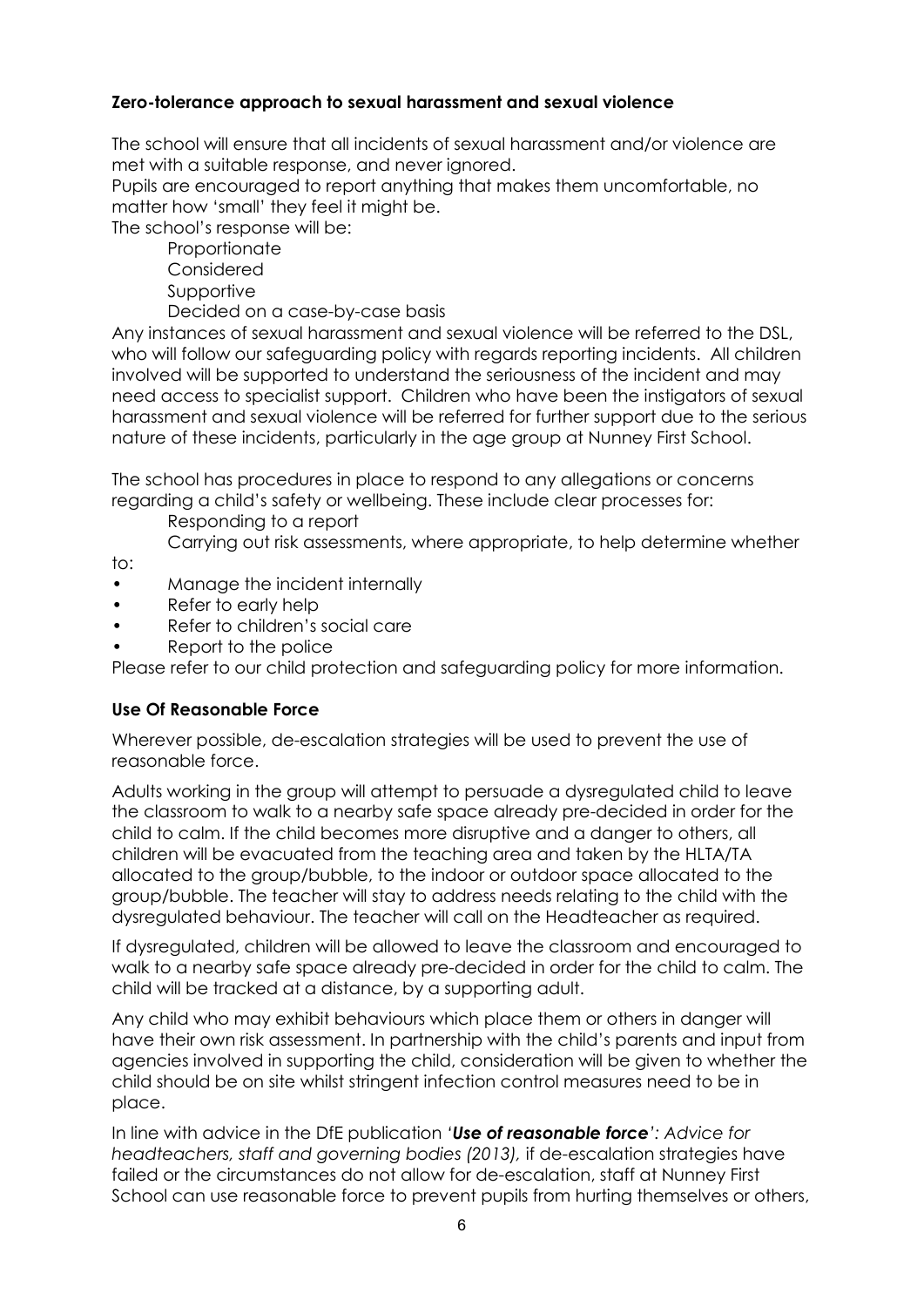from damaging property, or from causing disorder. Please see the School's Use of Reasonable Force Statement for further information.

Circumstances in which reasonable force might be used include:

 to prevent a pupil leaving the classroom where allowing the pupil to leave would risk their safety or that of other children;

• to prevent a pupil behaving in a way that risks their safety or that of others during a school event or a school trip or visit;

 to prevent a pupil from attacking a member of staff or another pupil or to stop a fight on the school site;

- to restrain a pupil at risk of harming themselves through physical outbursts;
- to prevent damage to property which would render the environment unsafe.

Nunney First School will not use force as a punishment; this is unlawful.

# Behaviour for Learning Plan

From time to time a child may exhibit on-going behaviours that are unacceptable and disruptive to the work of the school and other pupils. In such cases, meetings will be held with the child's parent/s or carers and the underlying reasons for the behaviours will be explored. Led by the SENCO, a 'Behaviour for Learning Plan' will be drawn up to provide a structured framework for behaviour improvement. The Behaviour for Learning Plan will include: behaviour targets; strategies to help achieve the targets and actions the school will use to manage any on-going, behaviours which cause challenge. The Behaviour for Learning Plan is signed by the Headteacher, parent/carer and child. The support of external agencies such as Parent and Family Support Advisers (PFSAs) and Family Support Practitioners (FSPs) may be sought. The Behaviour Learning Plan may be part of a larger Assess Plan Do Review process, where targets are set and shared with home and school working together to support the child.

# Malicious allegations

In all cases where an allegation is determined to be unsubstantiated, unfounded, false or malicious, the school (in collaboration with the local authority designated officer, where relevant) will consider whether the pupil who made the allegation is in need of help, or the allegation may have been a cry for help. If so, a referral to children's social care may be appropriate.

The school will also consider the pastoral needs of staff and pupils accused of misconduct.

Please refer to our child protection and safeguarding policy for more information on responding to allegations of abuse against staff or other pupils.

# Frome 'Team Around The School' Panel

Where children have more significant social, emotional and behaviour difficulties, which might require specialist knowledge or specific actions that might include alternative provision, the child will be referred to the Frome Team Around the School Panel. Parents /carers will be actively involved in decision making in respect of a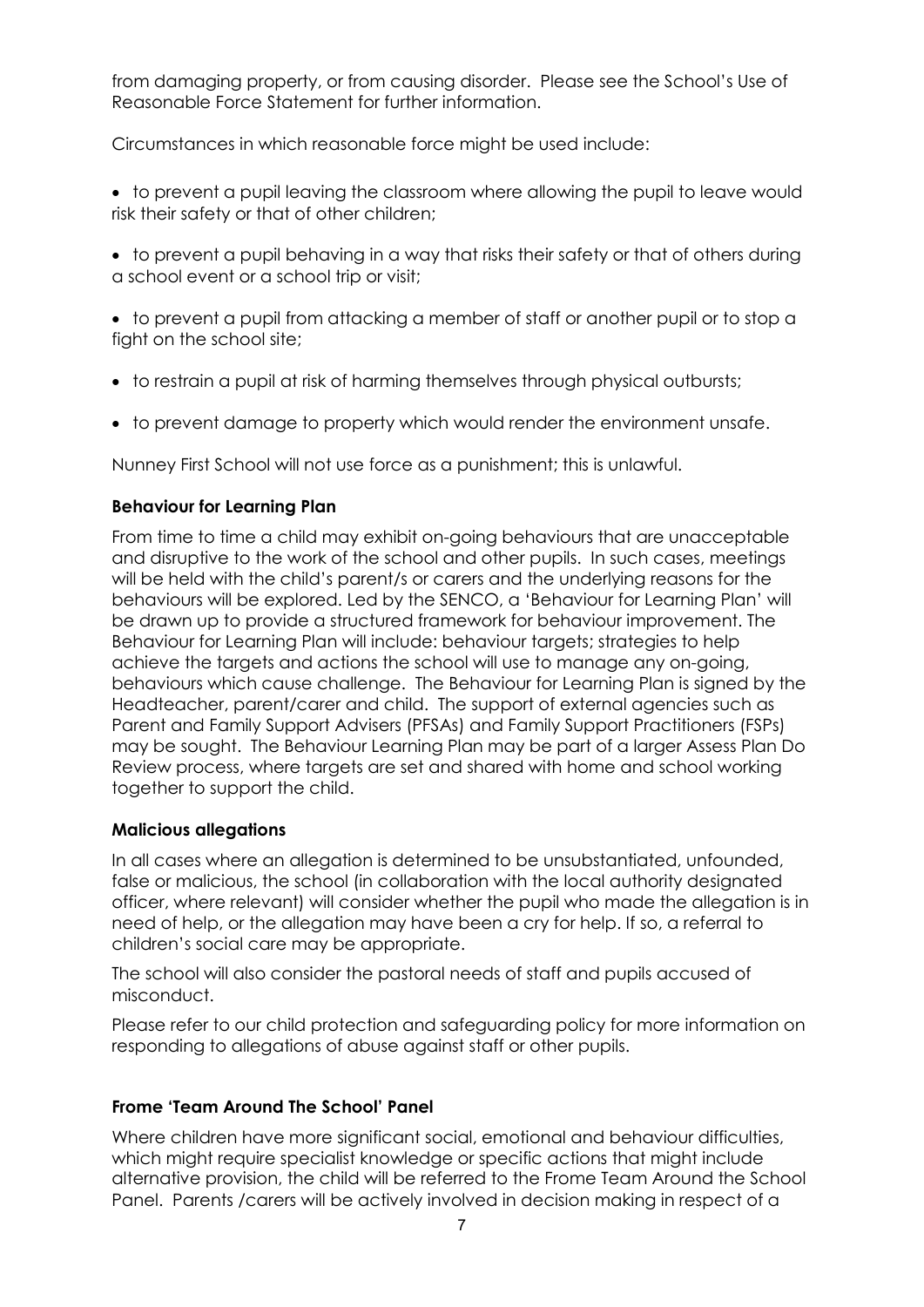referral and will work with school staff to complete the referral form, which they will sign ahead of it being submitted for consideration by the Panel. There is a Frome Learning Partnership (FLP) leaflet explaining the Panel's remit, structure and work.

# Additional Support

Behaviour can be an indicator of safeguarding concerns, and all staff are encouraged to consider this as part of their annual training. Behaviour incidents of concern, even if low level, are reported using the school's safeguarding forms. Two safeguarding leads and the safeguarding governor are responsible for reviewing these and taking timely action to support children.

Where behaviour is a possible indicator of further challenge, an Early Help Assessment may be completed in liaison with parents/carers to access further support and assessment. Parents will be fully involved in this process and will need to consent to the EHA being submitted. Parents will be supported to understand the possible outcomes of the EHA and the application process. The SENCO may discuss children anonymously with professionals and if specific guidance is required they will seek consent to share information.

# Exclusion

Exclusion (temporary or permanent) is an extreme step and will only be taken in cases where:

- long-term misbehaviour is not responding to implemented strategies and the safety and learning of others is being seriously hindered. In such cases pupils will be considered to have special educational needs. The procedures for meeting these needs are laid out in our Special Educational Needs Policy.
- an incident of extreme seriousness has occurred and all parties need a short period to consider the best course of action.

Permanent exclusion may take place when an incident of extreme seriousness has occurred, following the failure of a range of other strategies. The Team Around the School Panel is responsible for arranging a school place or alternative provision for children and young people who live in the catchment area of Frome schools. The Panel will work with the school, the child and their parents/carers to agree an appropriate way forward.

For more information, please see the Partnership Trust Exclusions Policy

# Roles and responsibilities

The governing board is responsible for monitoring this behaviour policy's effectiveness and holding the headteacher to account for its implementation.

The headteacher is responsible for reviewing and approving this behaviour policy.

The headteacher will ensure that the school environment encourages positive behaviour and that staff deal effectively with poor behaviour, and will monitor how staff implement this policy to ensure rewards and sanctions are applied consistently. Ongoing training and guidance is lead by research in strategies to support.

Staff are responsible for:

- Implementing the behaviour policy consistently
- Modelling positive behaviour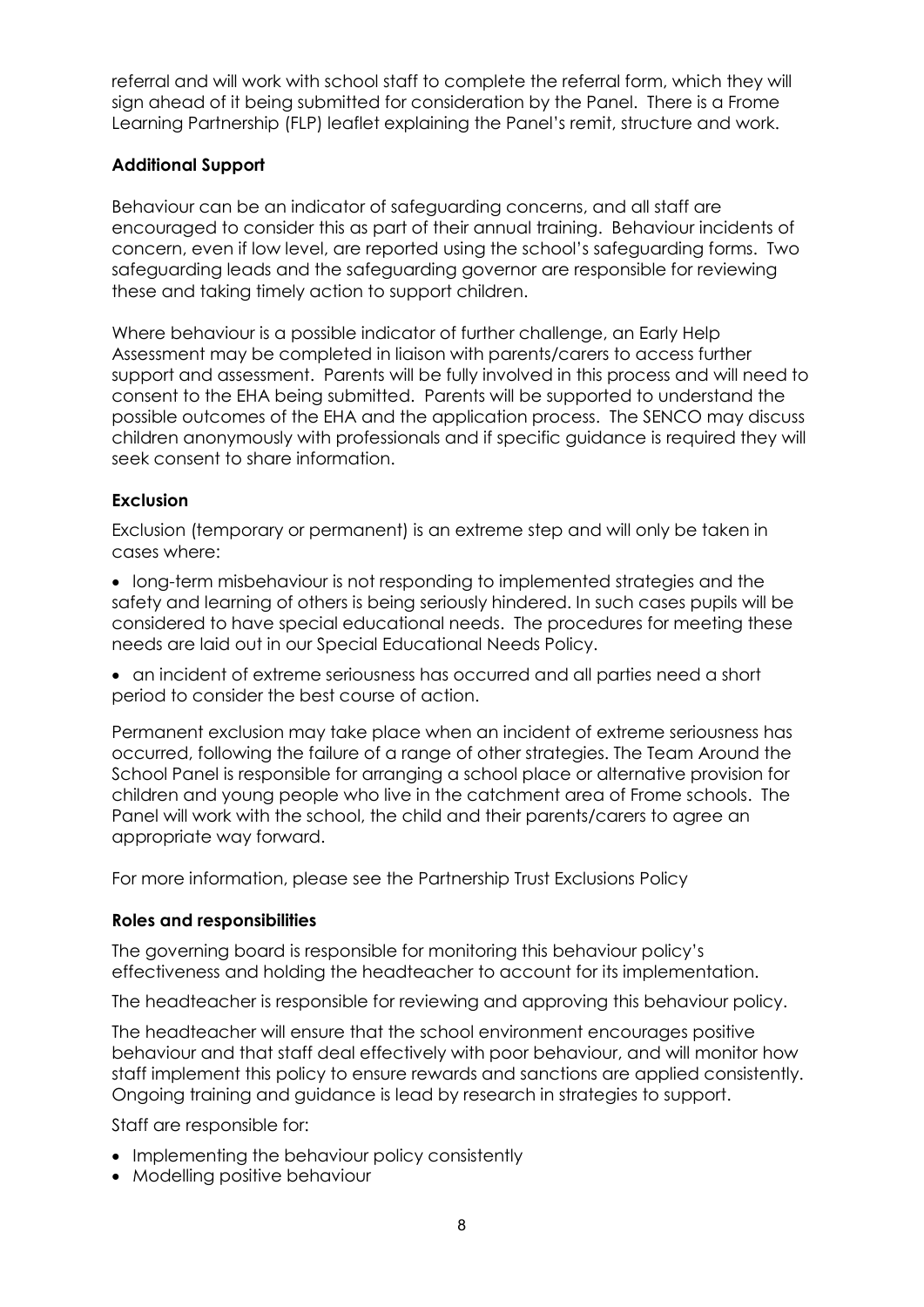- Providing a personalised approach to the specific behavioural needs of particular pupils
- Recording behaviour incidents
- Establishing open and honest relationships with parents

The senior leadership team will support staff in responding to behaviour incidents.

Parents are expected to:

- Support their child in adhering to the pupil code of conduct
- Inform the school of any changes in circumstances that may affect their child's behaviour
- Discuss any behavioural concerns with the class teacher promptly

# Implementation Of The Behaviour Policy

This Behaviour Policy has been written by the staff of Nunney First School and approved by the governors to manage behaviour in our school. Children in the school were consulted to inform our policy with regards praise and sanctions. It is owned by staff, pupils and volunteers who, under the direction of the Headteacher, share responsibility for implementing it. If it is to be effective, everyone must adhere to the Behaviour Policy with confidence and consistency.

There may be occasions when special rules need to be applied, i.e. swimming pool, science or technology lessons but the same principle of promoting good behaviour through the policy will always apply.

The Behaviour Policy will be reviewed annually.

Reviewed 22nd March 2022

Signed:

To be reviewed by: March 2023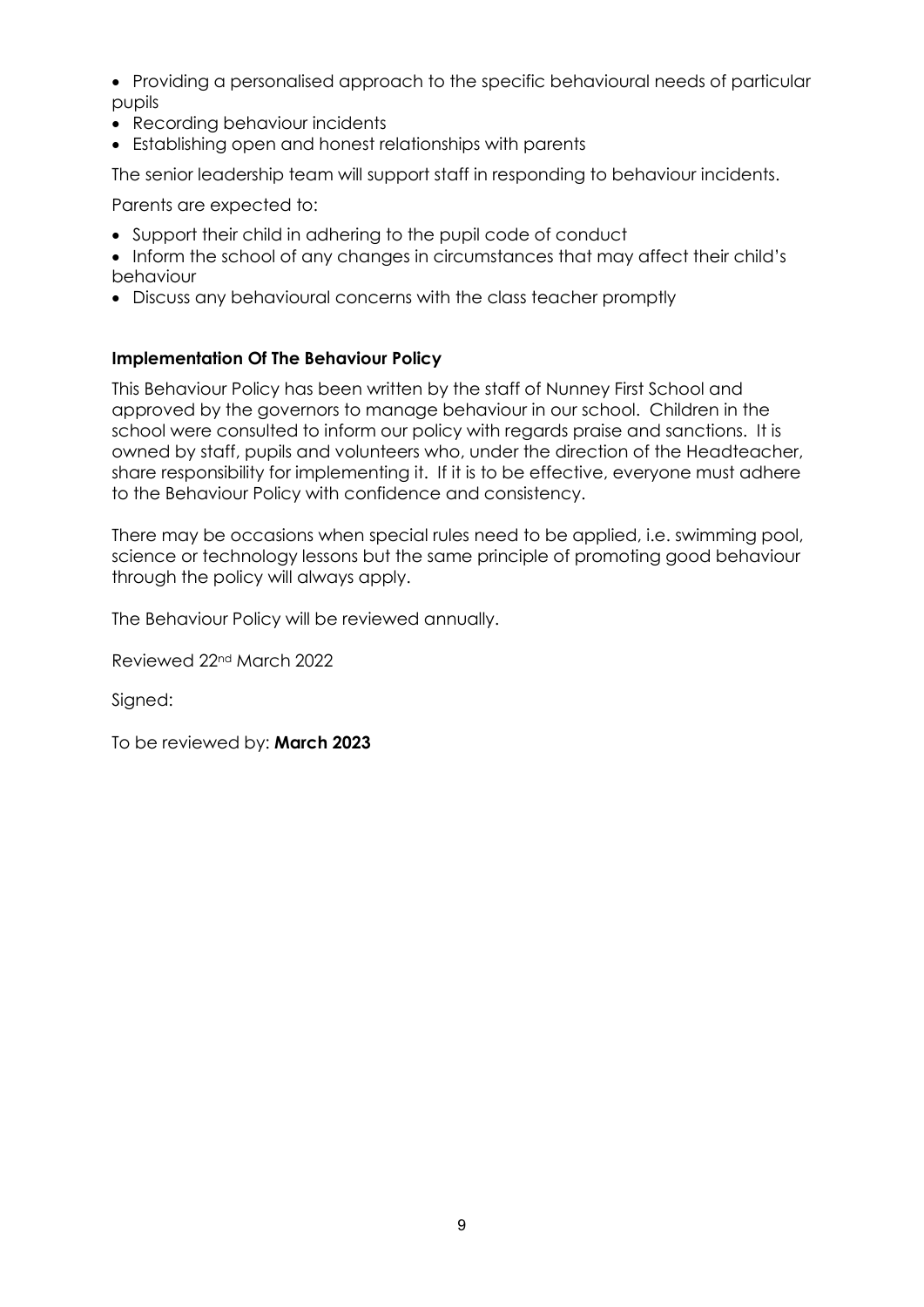# Additional documents

Example of categories used for ClassDojo points:

| $\overline{0}$<br>Demo | Give feedback to Demo |               |                                  | <b>Redeem points</b>          | $\times$ |
|------------------------|-----------------------|---------------|----------------------------------|-------------------------------|----------|
|                        | Excellence            | Go Noodle     | Good Afternoon<br>Mrs Baker, Mrs | Good Morning<br>Mrs Baker and |          |
|                        | Happiness             | Home Learning | Independence                     | RWI                           |          |
|                        | Ready to learn        | Respect       | 5<br>SUPER-DUPER-<br>STAR!       | Singing                       |          |
|                        | Togetherness          | Variety       | WOW!                             | Edit skills                   |          |
|                        |                       |               |                                  |                               |          |

Survey questions for children with regards rewards:

Is your teacher proud of you?

Do you get praised for:

Working with others? Being kind? Being helpful? Being respectful? Working on your own? Trying new things? Excellent work?

Have you received a certificate?

How do certificates make you feel? Sad, worried, nothing, happy, excited.

Do you want to get a star?

Are you proud of your work?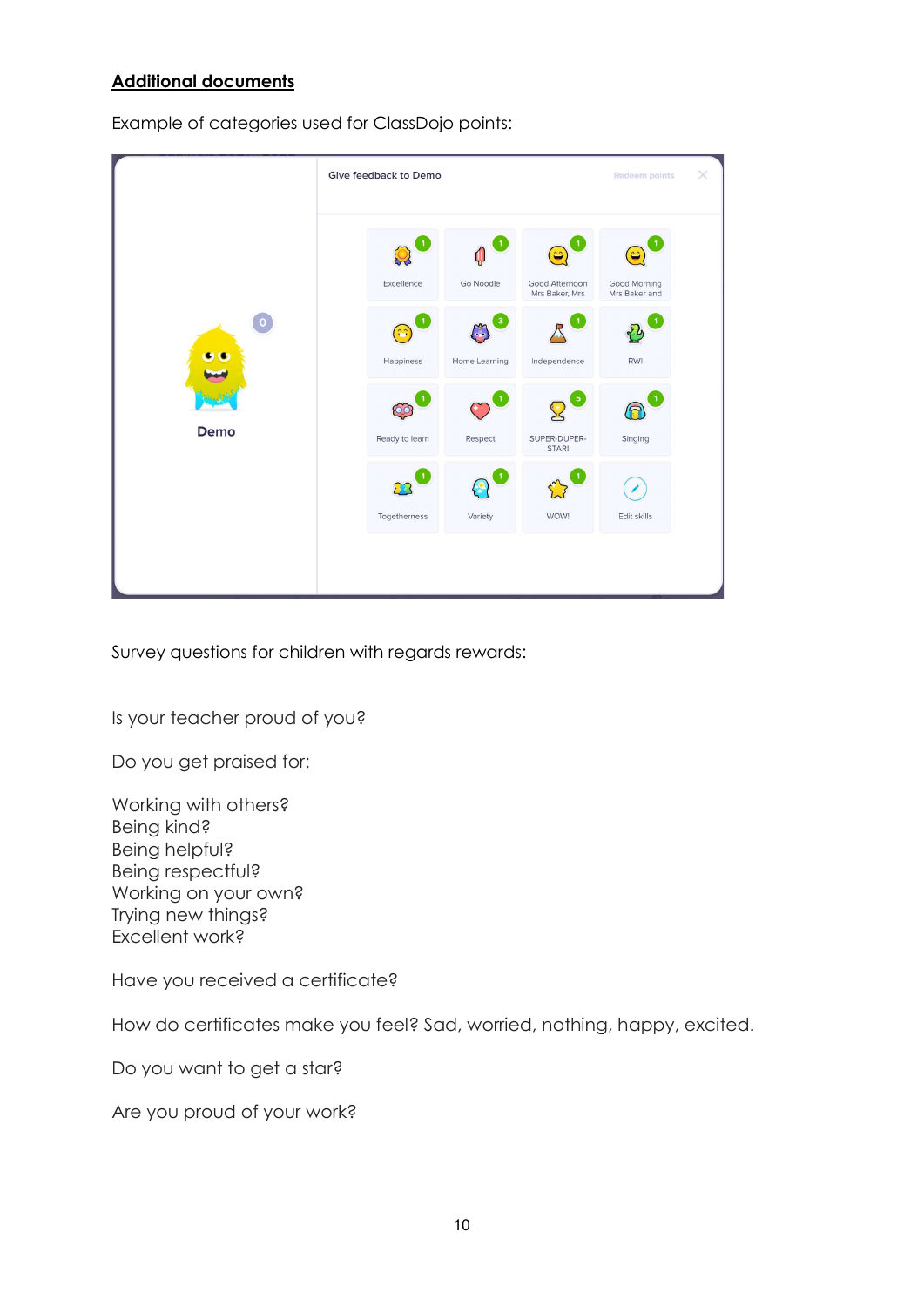# What happens if I don't display our school values?

After being reminded of the school values and our expectations:

- 1. Verbal Warning
- 2. Thinking space
- 3. Needs work DOJO
- 4. Time to reflect in a different classroom
- 5. Sent to the Headteacher Parent informed